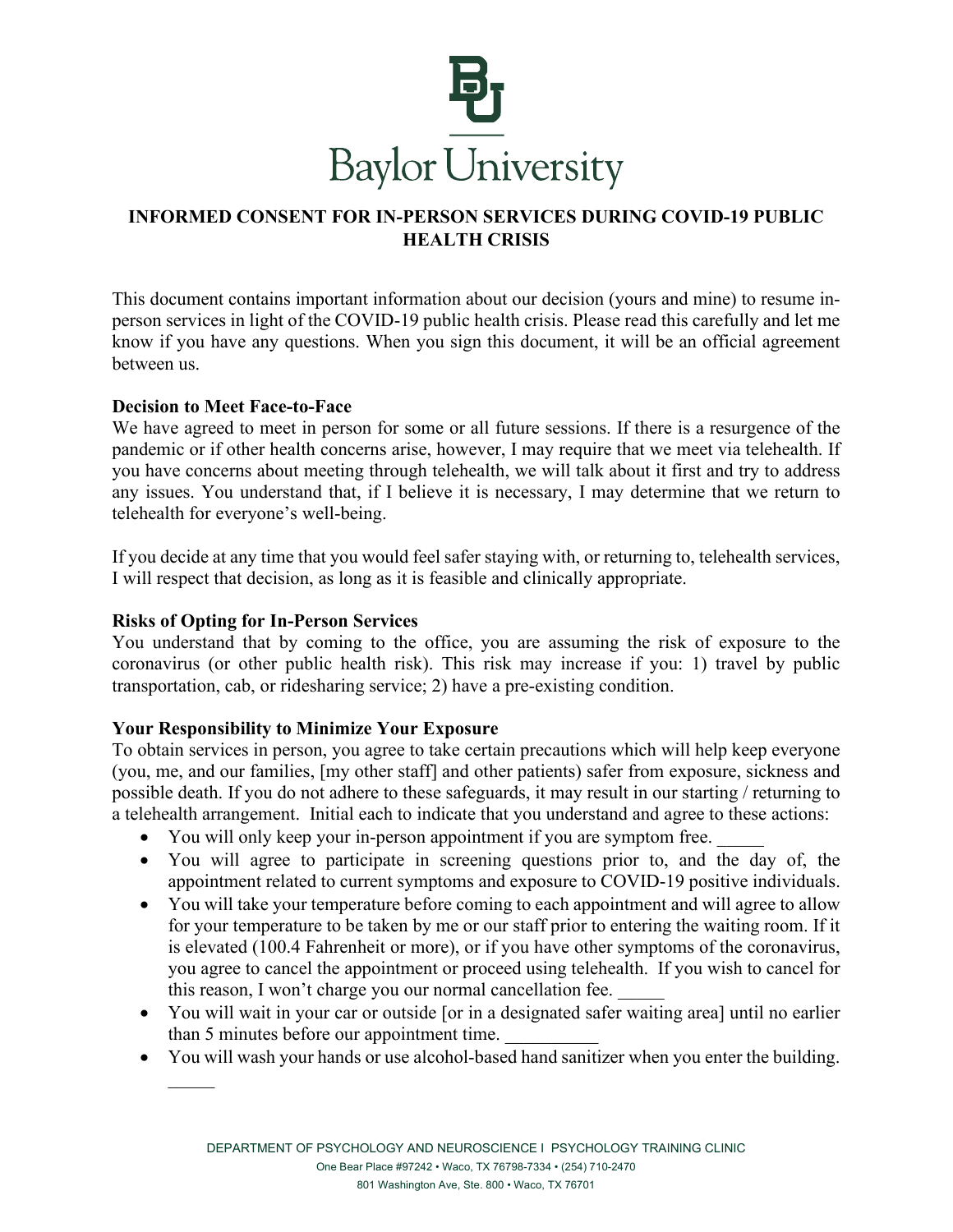- You will adhere to the safe distancing precautions we have set up in the waiting room and testing/therapy room. For example, you won't move chairs or sit where we have signs asking you not to sit.
- You will wear a well-fitted face covering (e.g., no bandanas, covering the mouth/nose) in all areas of the building  $(I \text{ and the staff}]$  will too).
- Eating and drinking will not be permitted in the office unless medically necessary.
- You will keep a distance of 6 feet and there will be no physical contact (e.g. no shaking hands) with me [or staff].
- You will attend sessions alone unless it is necessary to be accompanied and/or to accompany the client (E.g., parents of child clients).
- You will try not to touch your face or eyes with your hands. If you do, you will immediately wash or sanitize your hands.
- If you are bringing your child, you will make sure that your child follows all of these sanitation and distancing protocols.
- You will take steps between appointments to minimize your exposure to COVID. \_\_\_\_\_
- If you have a job that exposes you to other people who are infected, you will immediately let me [and my staff] know.
- If your commute or other responsibilities or activities put you in close contact with others (beyond your family), you will let me [and my staff] know.
- If you develop symptoms consistent with COVID-19, you will notify me. You will be asked to be symptom free for 3 days without fever reducing medication or have been given clearance by a medical provider, before resuming in person sessions.
- If a resident of your home tests positive for the infection, you will immediately let me [and my staff] know and we will then [begin] resume treatment via telehealth.

I may change the above precautions if additional local, state or federal orders or guidelines are published. If that happens, we will talk about any necessary changes.

# **My Commitment to Minimize Exposure**

My practice has taken steps to reduce the risk of spreading the coronavirus within the office and we have posted our efforts on our website and in the office. Please let me know if you have questions about these efforts.

## **If You or I Are Sick**

You understand that I am committed to keeping you, me, [my staff] and all of our families safe from the spread of this virus. If you show up for an appointment and I [or my office staff] believe that you have a fever or other symptoms, or believe you have been exposed, I will have to require you to leave the office immediately. We can follow up with services by telehealth as appropriate.

If I [or my staff] test positive for the coronavirus, I will notify you so that you can take appropriate precautions.

## **Your Confidentiality in the Case of Infection**

If you have tested positive for the coronavirus, I may be required to notify local health and Baylor authorities that you have been in the office. If I have to report this, I will only provide the minimum information necessary for their data collection and will not go into any details about the reason(s) for our visits. By signing this form, you are agreeing that I may do so without an additional signed release.